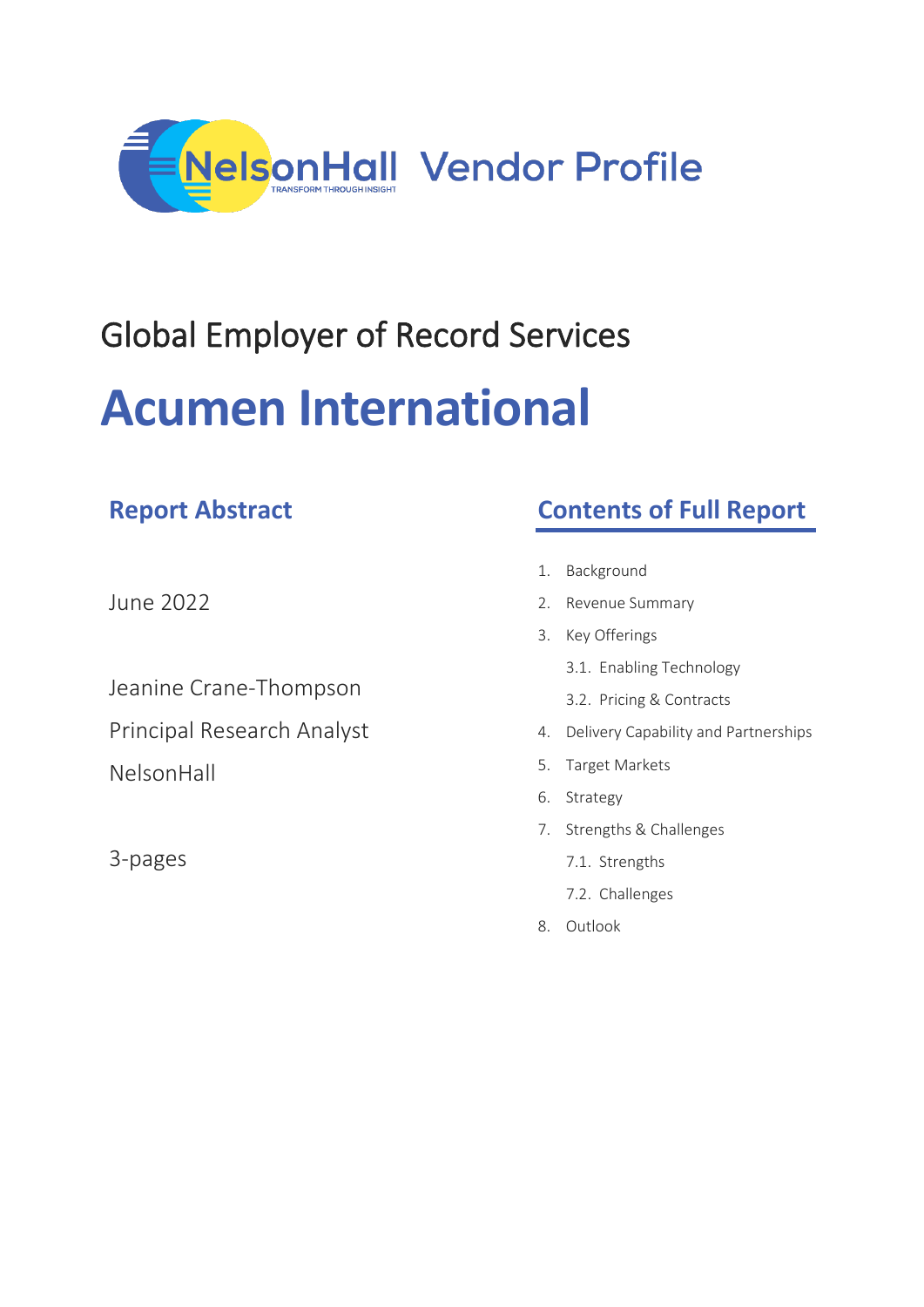

## **Who Is This Vendor Assessment For?**

NelsonHall's Global Employer of Record Services profile on Acumen International is a comprehensive assessment of Acumen International's offerings and capabilities, designed for:

- Sourcing managers monitoring the capabilities of existing suppliers of employer of record services and identifying vendor suitability for RFPs
- Vendor marketing, sales, and business managers looking to benchmark themselves against their peers
- Financial analysts and investors specializing in the employer of record sector.

## **Key Findings & Highlights**

This NelsonHall vendor assessment analyzes Acumen International's offerings and capabilities as a provider of global employer of record services.

Headquartered in London, U.K., Acumen International is a global employer of record (EOR) and professional employer organization (PEO) service, provider. The firm was formed in 2001 by current CEO Nick Ganzha as a local staffing and recruiting agency. In 2011, Acumen International entered the global employer of record services market to support mid-sized and enterprise companies with compliant international expansion services.

Since 2019, Acumen International has experienced a ~43% increase in active workers. This growth was driven by clients within the technology, energy, and manufacturing sectors, as well as international employers' needing, to rapidly establish compliant in-country EOR services to secure required talent in challenging locations or fill roles triggered by the global pandemic. Today, Acumen International offers its global employer of record services in ~190 countries and supports ~240 clients and ~430 active workers across ~80 countries globally.

Acumen International maintained EOR/PEO, payroll, and EMEA support operations in its shared service center in Kyiv, Ukraine. Due to the Russian war that started in Ukraine in February 2022, Acumen International has relocated its Ukrainian team to locations in both Ukraine and Europe, including Cypress, Spain, and the UK. The company has ceased operations and terminated all projects in Russia and Belarus. In March 2022, the organization expanded its support of Ukrainian and international companies in retaining talent, with relocation and compliant PEO services, and continuing their everyday operations.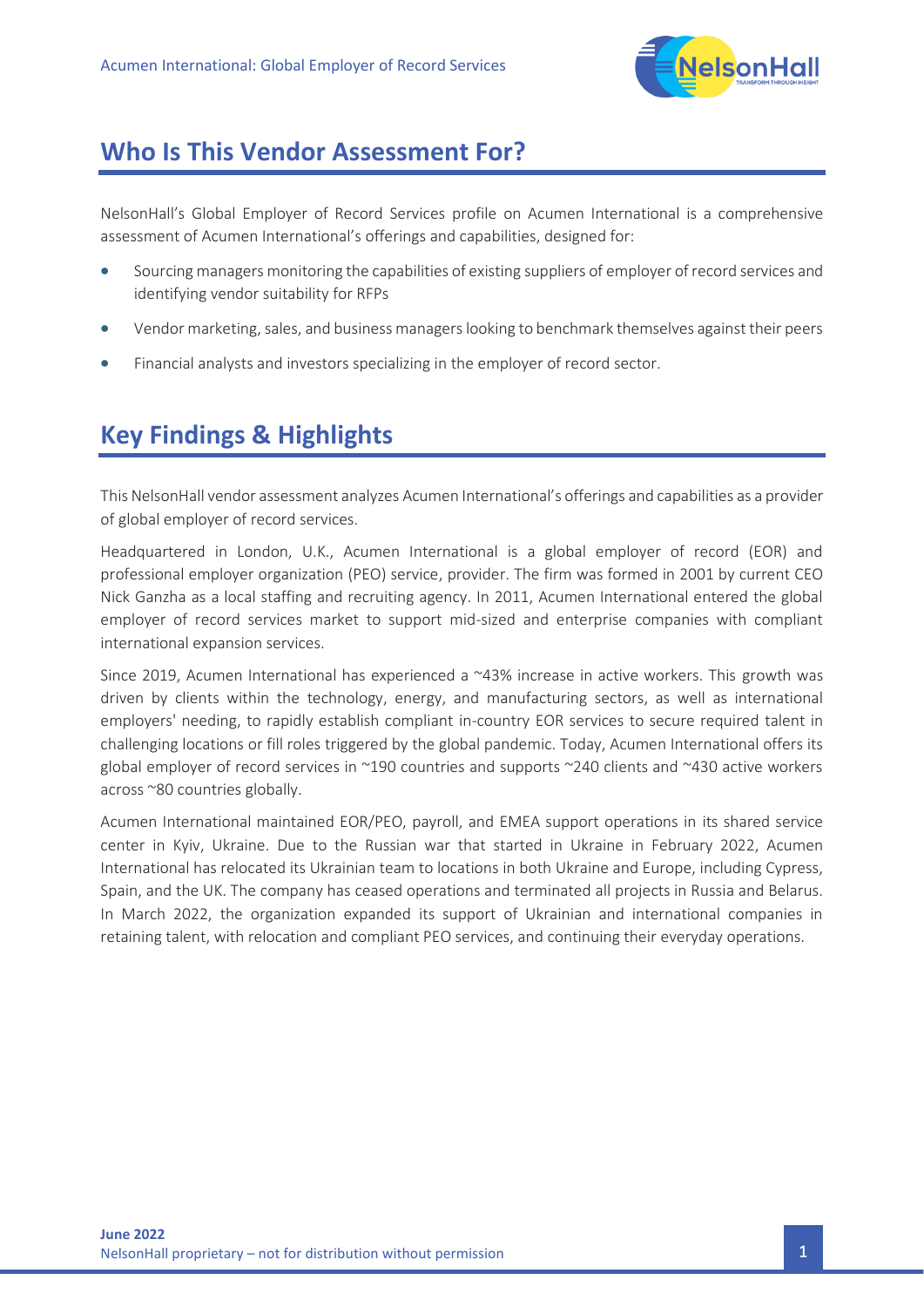

# **Scope of the Report**

The report provides a comprehensive and objective analysis of Acumen International's global employer of record service offerings and capabilities, and market and financial strengths, including:

- Identification of the company's strategy, emphasis, and new developments
- Analysis of the company's strengths, weaknesses, and outlook
- Revenue estimates
- Analysis of the profile of the company's customer base, including the company's targeting strategy and examples of current contracts
- Analysis of the company's offerings and key service components
- Analysis of the company's delivery organization, including delivery locations.

## **Global Employer of Record Services Vendor Assessments are also available for:**

Atlas, formerly Elements Global Services CXC Global Globalization Partners Mauve Group Mercans Neeyamo Omnipresent Papaya Global Remote Safeguard Global Velocity Global